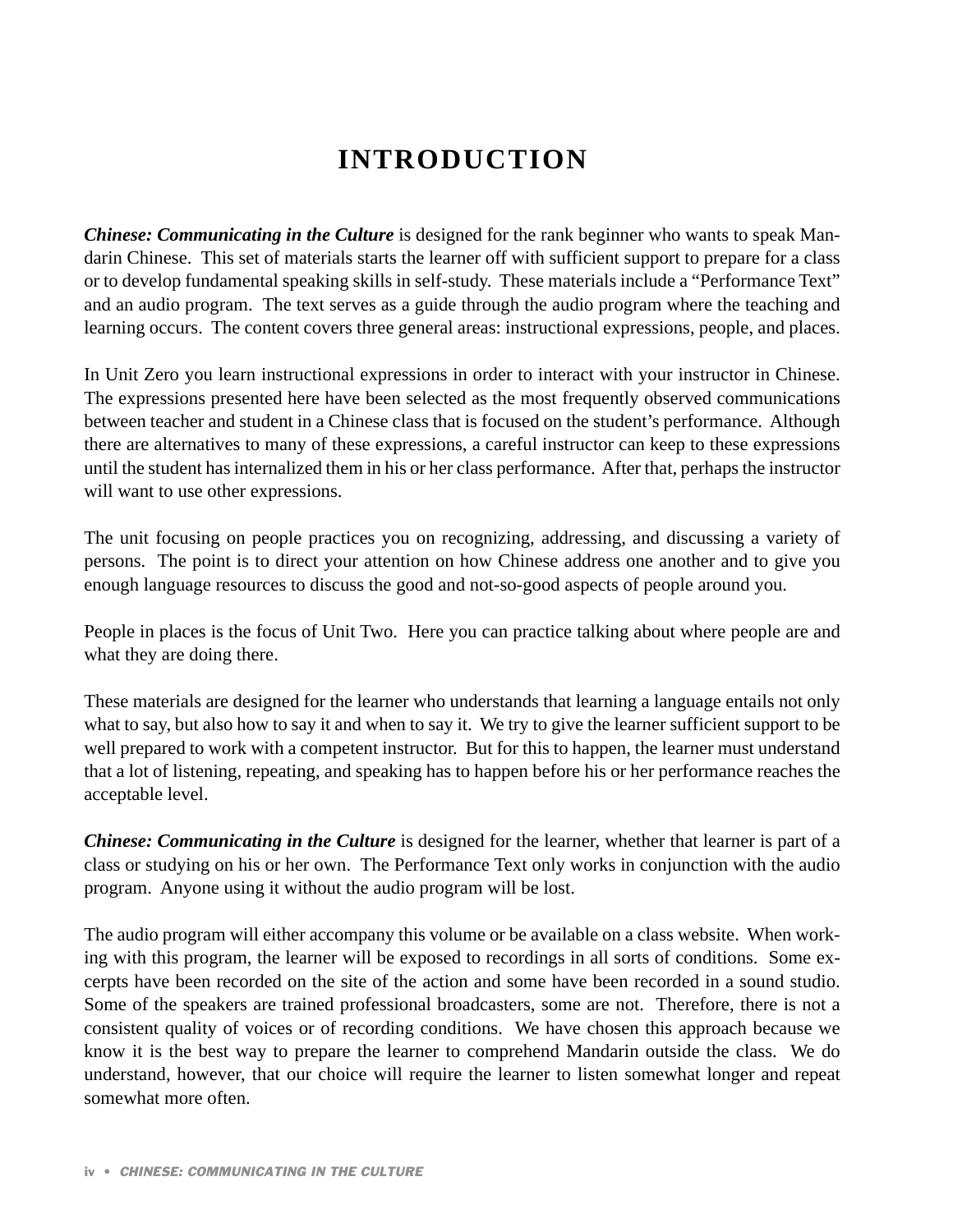The dialogs in *Chinese: Communicating in the Culture* have for the most part been taken from actual conversational exchanges that we have observed or recorded. As a result, the conversations you encounter here are somewhat different from those in other Mandarin textbooks. Actual spontaneous conversation, as opposed to a composed dialog, is somewhat problematic — people do not always behave the way we would like our models to behave. But we have decided that these dialogs will give the learner a better capacity to deal with the Mandarin Chinese he or she will encounter in China or in a Chinese community outside China.

The vocabulary presented in these materials is listed three ways in the appendices: by unit and stage there you can find all the words and phrases presented in each lesson; by  $\bar{p}$   $\bar{n}$   $\bar{p}$   $\bar{n}$   $\bar{p}$   $\bar{m}$   $\bar{p}$   $\bar{m}$   $\bar{p}$   $\bar{m}$   $\bar{p}$   $\bar{m}$   $\bar{p}$   $\bar{m}$   $\bar{p}$   $\bar{m}$   $\bar{p}$   $\bar{m}$   $\bar{p$ up the Chinese according conventional spellings; by English — if you remember an English interpretation of a word you have learned, you can try to find the Mandarin equivalent.

# **Learning Chinese**

There are good reasons for you to learn Chinese. Mandarin Chinese is the first language to more speakers than any other language. It is the official language of China and the inheritor of a rich cultural tradition that can be traced back thousands of years. Throughout history, Chinese culture has directly influenced other major cultures of East Asia and contributed broadly to cultures around the world. In present times, the impact of the Chinese people is being felt throughout the world—their growing economic power affects the price of goods and commodities across the planet and Chinese movies, music, and martial arts are gaining aficionados everywhere, just to mention a couple of obvious influences. As the Chinese people encounter the 21<sup>st</sup> Century, they are bringing social and scientific innovations to the international scene and are steadily establishing a record of Chinese contributions to the modern world. If you are looking at this textbook, you obviously have a sense of all this and are considering beginning the study of Mandarin. A brief introduction to this process might prove useful.

Mandarin is one of seven mutually unintelligible "dialects" of Chinese. It is spoken by approximately 70% of all Chinese speakers and is the language of education and public activities. China is a linguistically complex country: You are likely to find yourself in a bilingual environment wherever you go in the country and even Mandarin has several varieties that appear to be clearly different from one another. We are presenting *pǔtōnghuà* in these materials. We might call it "broadcast standard." It is a version of Mandarin that you will hear on television and radio programs across China. The voices you will hear belong to professional actors and broadcasters in addition to ordinary people from all parts of the country. The reason for this diversity is to give you the opportunity to develop a general familiarity with the way the language is spoken throughout China.

Chinese has distinctive characteristics that will influence the way you approach learning the language. It is a tonal language. This means you have to develop a perception of tones and invest them with phonological value. A tone in Chinese is as necessary as a consonant in English. If you do not get it right, you will not be easily understood.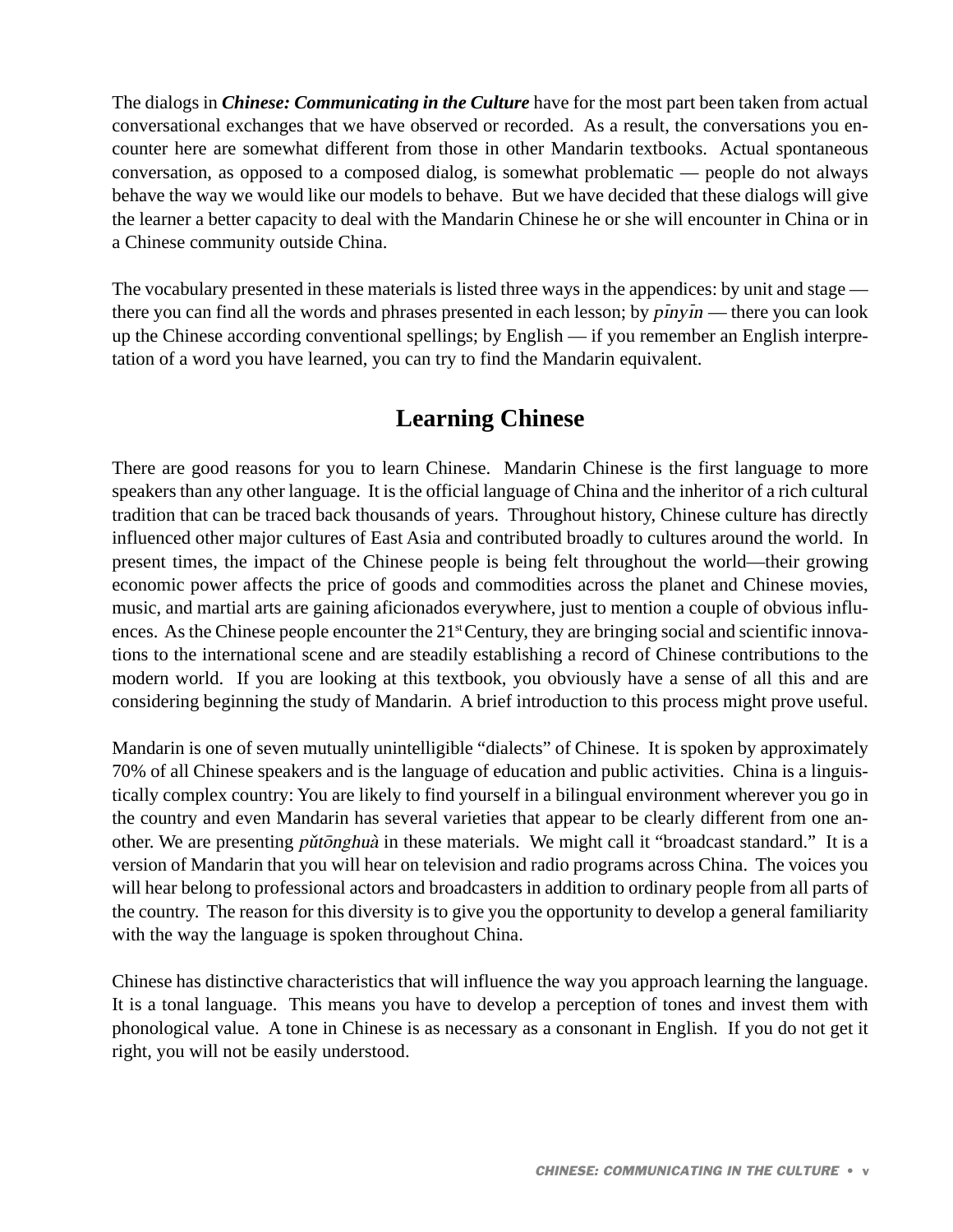The basic unit of sound in Chinese is the syllable. And there are relatively few of them and the tones are important in distinguishing one from the other. You will soon learn to distinguish  $t\bar{a}ng$  (soup) from  $t$ ang (sugar), tang (to lie down), and tang (scalding). Compare the small number of Chinese syllables (1282) with the English syllables that are over ten thousand. This means that each syllable in Chinese conveys much information, and that pronunciation is an important concern. The time you invest into practicing and improving your pronunciation as you learn to speak the language will yield an impressive rate of return for you as you progress in your Chinese skills.

If you come to Chinese from a background in European languages, the grammatical features of Chinese are not what you might expect. There are no gender agreements, no tense is added to verbs, nouns and pronouns do not decline, and verbs do not conjugate.

The choice of words and word order are basic to expressing your meaning. Therefore, learning vocabulary and practicing patterns of expressions and sentences are other crucial activities on your way to fluency.

Chinese culture itself is perhaps the most distinctive feature influencing communication in this language. Chinese speakers do not behave in their language the way speakers of English are apt to behave in theirs. Learning to communicate in Chinese is not only a matter of learning what to say, but also when and how to say it. In this course of study, when we present the language of a lesson, we try to put you into the situation where that particular piece of language would be used. We expect you to learn to perform the language in the context of the situation just as if you were an overpaid actor on a sitcom. Perform it as if you mean what you say enough times and, as if by magic, you will come to actually mean what you say. The secret to successfully learning to speak Chinese is this: Speak a lot of Chinese in situations you understand.

*Chinese: Communicating in the Culture* is designed to give you the best possible opportunity to speak Chinese in a way that seems natural to Chinese people. We do this by giving you an opportunity to learn to perform a role in a conversation and to practice the spoken expressions and cultural moves that were introduced in the conversation. The result should be that you are able to use these expressions and moves in new situations. Listening is the key skill. If your listening comprehension is good, you are in a position to develop accurate speech and efficient reading. Your success in this program depends on your willingness to work hard on the audio component. That should absolutely be the focus of your study.

In order to take full advantage of this program, you should pay attention to following five basic principles:

**1. The Chinese you need to learn in this course is on the audio program.** A successful learner of Chinese will develop the ability to learn it aurally. Life, culture, and language occur on the fly and without the convenience of subtitles that you can refer to when your comprehension falters. The graphic and printed versions of the language are there to help you access and keep your place while you are working with the sounds of the language.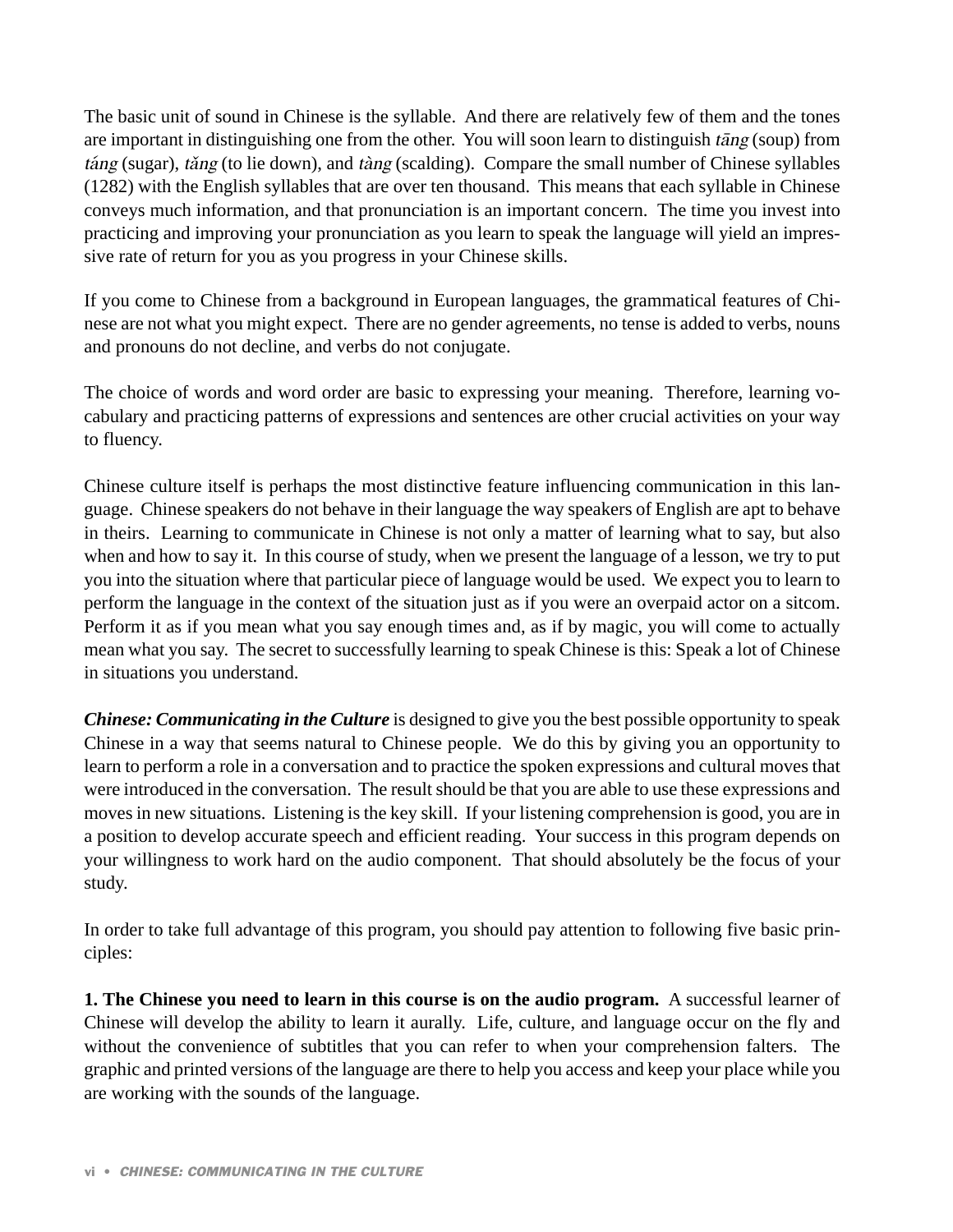**2. The more you perform the language, the better and faster you will learn it.** There is nothing mystical about learning Chinese: the more you do, the more you are able to do. When you get the chance, perform the conversations as if you were auditioning for a part in a play, movie, or a lucrative commercial with the possibility of long-term residuals. Get used to speaking the language in a full, natural sounding voice. If you sound strange speaking Chinese at first, that is to be expected. Hey! You're speaking Chinese! With constant performance of the language, you will soon develop a comfortable familiarity with the Chinese coming from your own voice. At that point, let others be amazed at the smooth Chinese emanating from you. No matter how little Chinese you can say, strive to say it in a way that would make someone overhearing you think you know the whole language.

**3. Use your imagination.** The more vividly you can picture yourself observing or participating in a conversation with a Chinese person, the more quickly you will recall the Chinese you have learned. If you can visualize the event in color, you will be a better student of Chinese than if you can only manage to imagine in black and white. When you learn a new structure or set of vocabulary, take the time to use them in real, virtual, or simply pretend situations.

**4. Recall the story of a conversational exchange.** Something happens in a particular situation every time two or more persons converse. Keep that event in mind as you practice and review expressions, questions, and responses. Remember newly studied language as a part of communicating with a Chinese person — real or imagined. When you have the opportunity to interact with Chinese people, notice how things are done--what they are like when speaking Chinese or English and how their behavior is similar to or different from your expectations.

**5. Look for opportunities to experiment and observe the result.** If you are around Mandarin speakers, practice doing with them what you have learned in this program and learn to accurately observe the response. Languages are complex, so do not be disturbed if the responses are not according to the scripts you have learned, and be delighted when they are. Enjoy both the successes and the failures. Your ability to appreciate the process of gaining skills in a new language is a strong indicator of your eventual success. In learning to actually communicate with Chinese, you can learn as much from failure as from success. As you experiment more and learn more Chinese, you will steadily increase the number of successful exchanges. Samuel Beckett encouraged his actors with good advice: "Try. Fail. Try again. Fail better."

*Chinese: Communicating in the Culture* has different components that are designed to give you opportunities to observe how communication occurs in a specific context, to understand it, and to practice communication moves that are recognized by most Chinese speakers. Some of the activities are easy and some are really hard. However, we have tried to make sure that you know what is going on as you learn to communicate in Chinese culture. This audio program and accompanying textbook are divided into "units" and "stages". A unit focuses on a particular area such as "people" (Unit One). A stage is basically one lesson. There are ten stages in each unit. Most of the stages consist of a dialog and a set of drills, but there are also stages focused on pronunciation and romanization, and on reading and writing. The final stage in a unit is a self test. It is there for you to check out your comprehension and general command of the materials presented in the unit.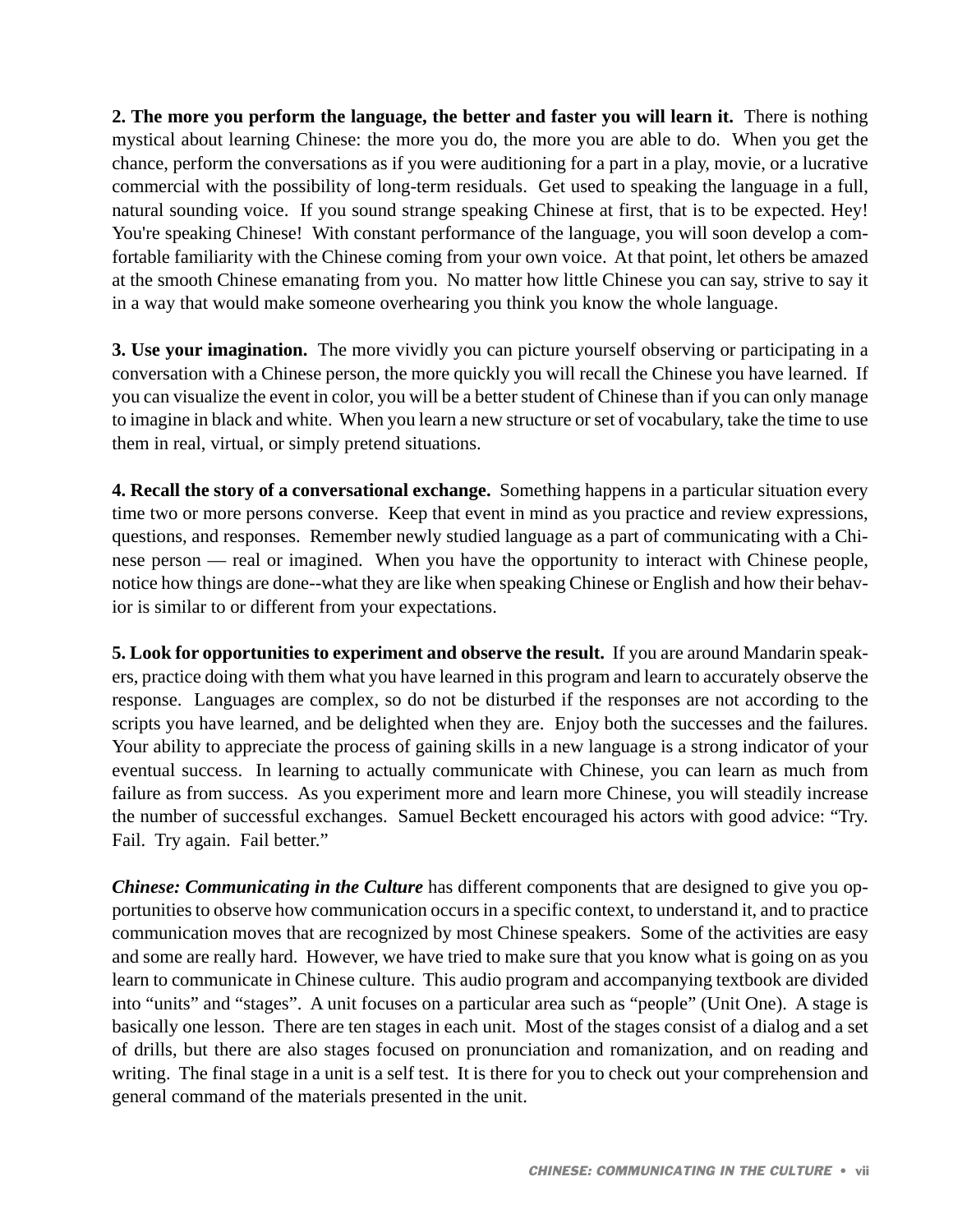In the stages consisting of a dialog and drills, the audio program will have a "coaching" version with extensive English explanations and a "rehearsal" version that presents the Chinese without the explanations. Once you understand the lesson from the coaching, go to the rehearsal audio and concentrate on the Chinese. Do a lot of listening and repeating. Get used to hearing Chinese and hearing yourself speak Chinese. Below are introductions to the various components in these materials.

#### **Instructional Expressions**

These are presented in Unit Zero. The time you are together with your instructor is extremely valuable. It should be spent with you speaking as much Chinese as possible and your instructor reacting, responding, and correcting your performance. Whether you study in a classroom or individually, you need to leave your session with the impression that you experienced an intensive Chinese workout and you have an accurate idea of how well you did that. These instructional expressions will help you experience these kinds of sessions. Learn them by listening to the audio program and repeating after the models. From time to time you will have a drill to check out your understanding.

#### **Dialog Coaching**

Dialogs are provided for you to see and hear how people communicate in particular situations and to give you the opportunity to assume the roles of those people. In the presentation of a dialog, you will hear a number of different voices belonging to standard Mandarin speakers from different regions of China.

Coaching is on the audio program. Here you are talked through a conversation with descriptions of conversational situations, new expressions, new grammatical concepts, and tips on pronunciation. Listen to the explanation and repeat the new expressions. You should work with the coaching until you are familiar with the dialog. That means until you can place everything you hear in a social context and basically understand what is being said. The dialogs are close to natural conversational performances. Some are more difficult to hear because they were recorded on site with background noise. In such cases, our advice is to listen more carefully and a few more times.

Coaching concludes with a presentation of vocabulary of the expressions introduced in each stage. The vocabulary items are grouped into categories by either part of speech or meaning. You can listen as each item is pronounced, given an English explanation or gloss. When we think it is useful, we will add a few examples of the expression in sentences or exchanges.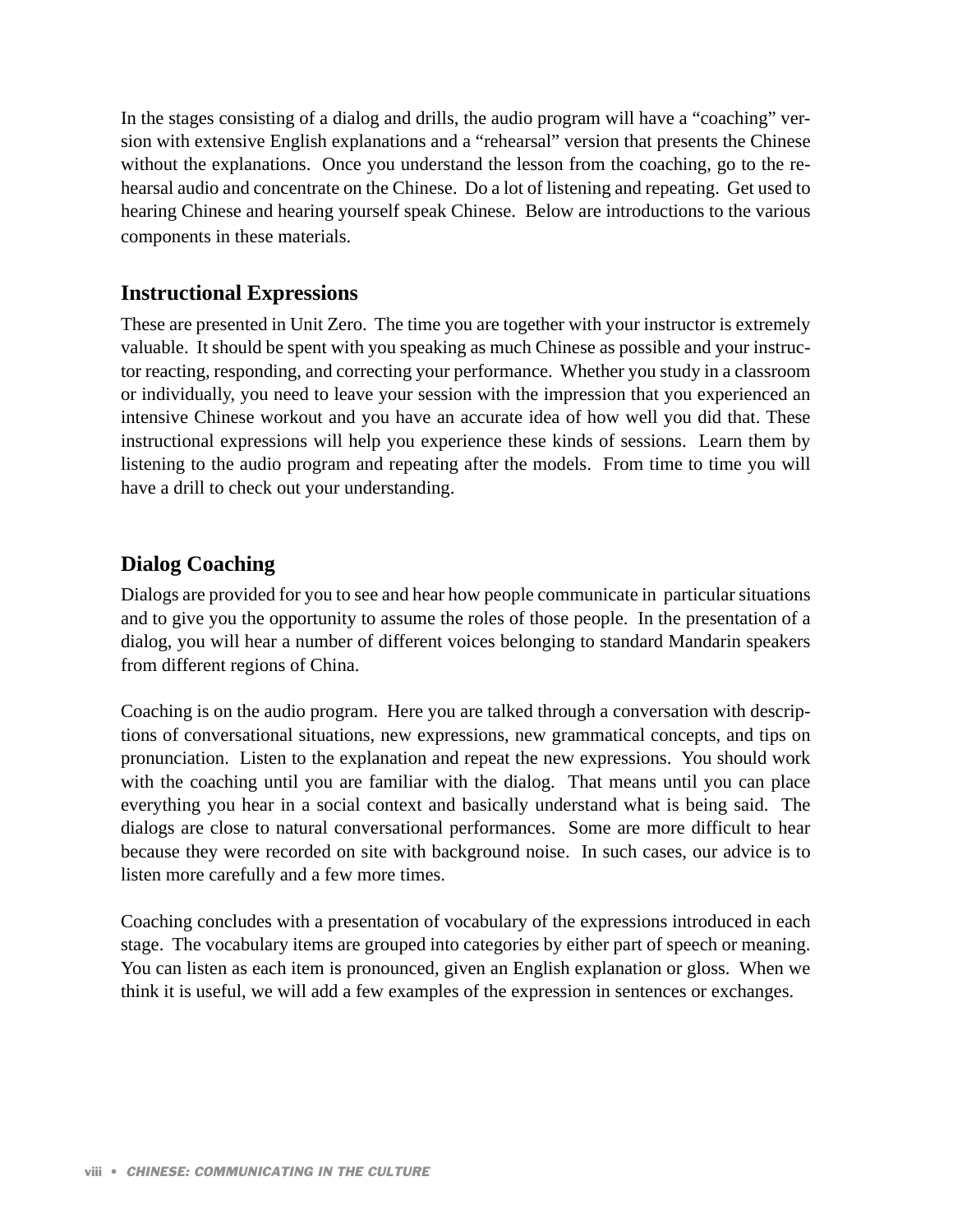### **Role Play Rehearsals**

At the end of the coaching, you will have an opportunity to act out the dialog with the players on the tape. This lets you put yourself into a conversation by assuming the roles of each participant. The idea is to be able to fit your part into the flow of the conversation. You will probably need a number of repetitions to perform a conversation smoothly. Accuracy in pronunciation and delivery takes time. The way to shorten that time is to develop a self-critical ear by noticing where your performance deviates significantly from the native speakers and where it is spot on.

### **Practice Drills**

Drills are designed to generalize your ability to use the new items presented in each dialog conversation. The goal is to prepare you to use these items in a variety of situations. In addition to practicing the items introduced in the conversations, the drills will introduce variations on these items. For example, if you learn to use adjectives to describe what people look like in a conversation, the drills will lead you to practice how to ask about a person's appearance. Some drills are easy and some are very difficult. Be sure you understand what you are to do in the drill and what it means before you spend a lot of time on it. Listen carefully to the examples and the introduction to the drill and review the points focused on there.

You may want to first go through all the drills to get an idea of what is covered in the Stage you are studying. Then go back and perform in each drill repeatedly until you have the response pattern down. After that, repeat the entire set of drills until you reach a sense of familiarity with all the items practiced in the drills. The ability to perform competently in the drills will assure you of success in learning to speak the language.

### **Pronunciation and Romanization (P&R)**

As you begin to learn to communicate in Chinese, you will be encouraged to pay attention to pronunciation. After you have practiced a number of expressions and situations, you will encounter the first P&R. These six stages distributed over three units will present the sounds of Mandarin in a systematic way. Go through them carefully and return to them from time to time to "recalibrate" your perception and pronunciation of particular syllables and combinations.

Chinese is represented in the Roman alphabet in a system called  $\overline{p}$  ny $\overline{m}$ . This is the way you will first be introduced to the language in this program of study. *Pinyin* uses most of the letters of the English alphabet, lacking only  $V v$ , and adding an umlaut  $\dot{U}$  ii. The tones in Mandarin are indicated by the following marks above the main vowel of each syllable:  $\bar{a}$   $\acute{a}$   $\acute{a}$ 3. The absence of such a mark indicates a neutral tone.